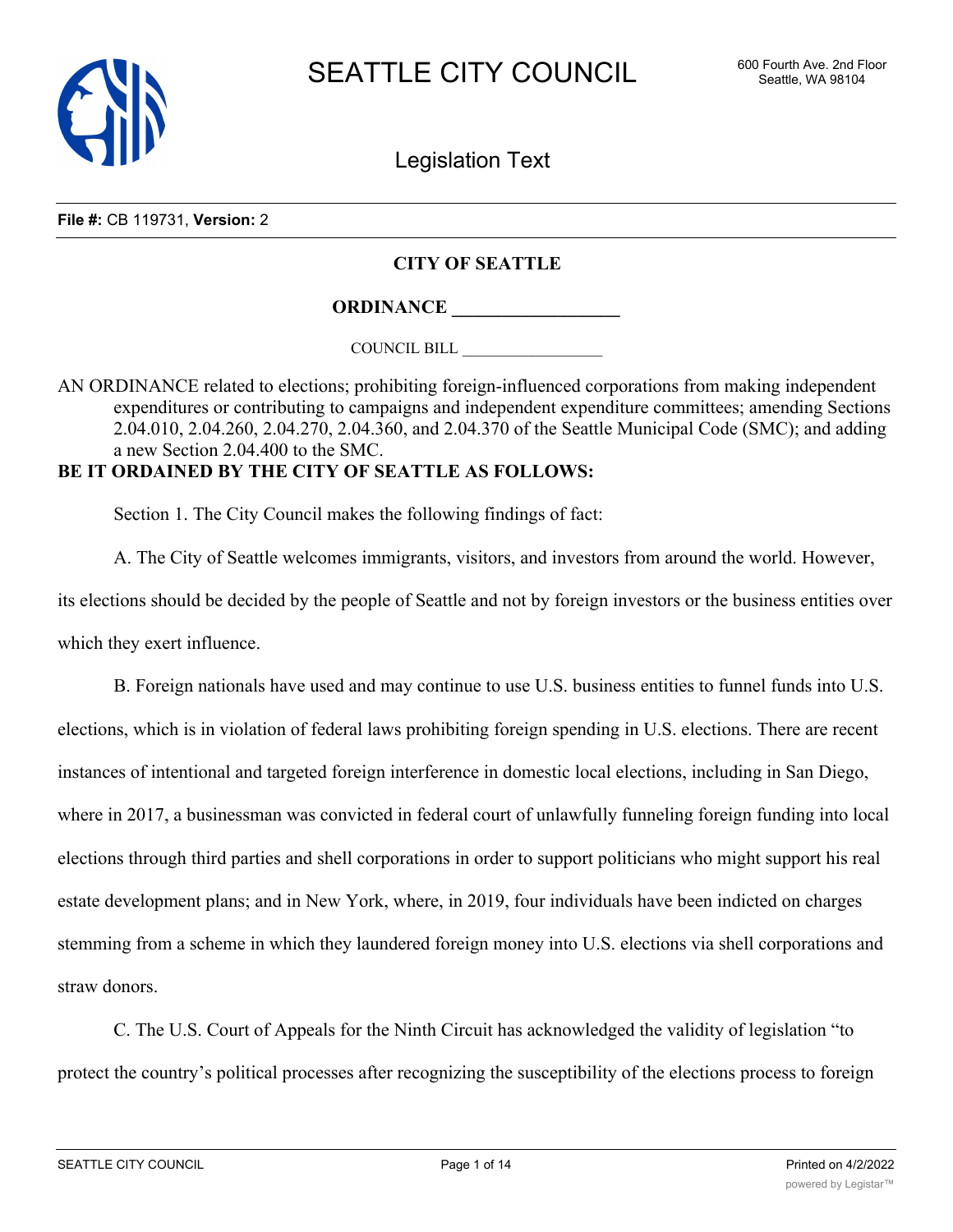interference," including in municipal elections. (*United States v. Singh*, 924 F. 3d 1030, 1043 (2019)).

D. The United States government has concluded that the 2016 presidential election was subject to extensive foreign involvement, as set forth in the U.S. Director of National Intelligence's January 2017 report on "Assessing Russian Activities and Intentions in Recent US Elections" and in Special Counsel Robert Mueller's "Report on the Investigation into Russian Interference in the 2016 Presidential Election," publicly released on April 18, 2019.

E. The United States government has concluded that Russia, China, Iran, and other foreign actors are engaged in ongoing campaigns to undermine democratic institutions, as set forth in the joint statement "Combating Foreign Influence in U.S. Elections," issued by the Office of the Director of National Intelligence (ODNI), Department of Justice (DOJ), Federal Bureau of Investigation (FBI), and Department of Homeland Security (DHS) on October 19, 2018.

F. The FBI has concluded that foreign influenced operations include "criminal efforts to suppress voting and provide illegal campaign financing," as set forth in FBI Director Christopher Wray's press briefing on election security on August 2, 2018.

G. The United States Congress and the U.S. Supreme Court have recognized the need to protect U.S. elections (including local elections) from foreign influence through the ban on contributions and expenditures by foreign nationals imposed by 52 U.S.C. 30121 and upheld by the Supreme Court in *Bluman v. Federal Election Commission,* 800 F. Supp. 2d 281 (2011).

H. It has been affirmed by the Supreme Court that "the United States has a compelling interest… in limiting the participation of foreign citizens in activities of American democratic self-government, and in thereby preventing foreign influence over the U.S. political process." (*Bluman v. Federal Election Commission*, 8000 F. Supp. 2d 281 (2011), *aff'd* 575 U.S. 1104 (2012))

I. Current law does not adequately protect against foreign interference through corporate political spending by U.S. corporations with significant foreign ownership, as explained by Federal Election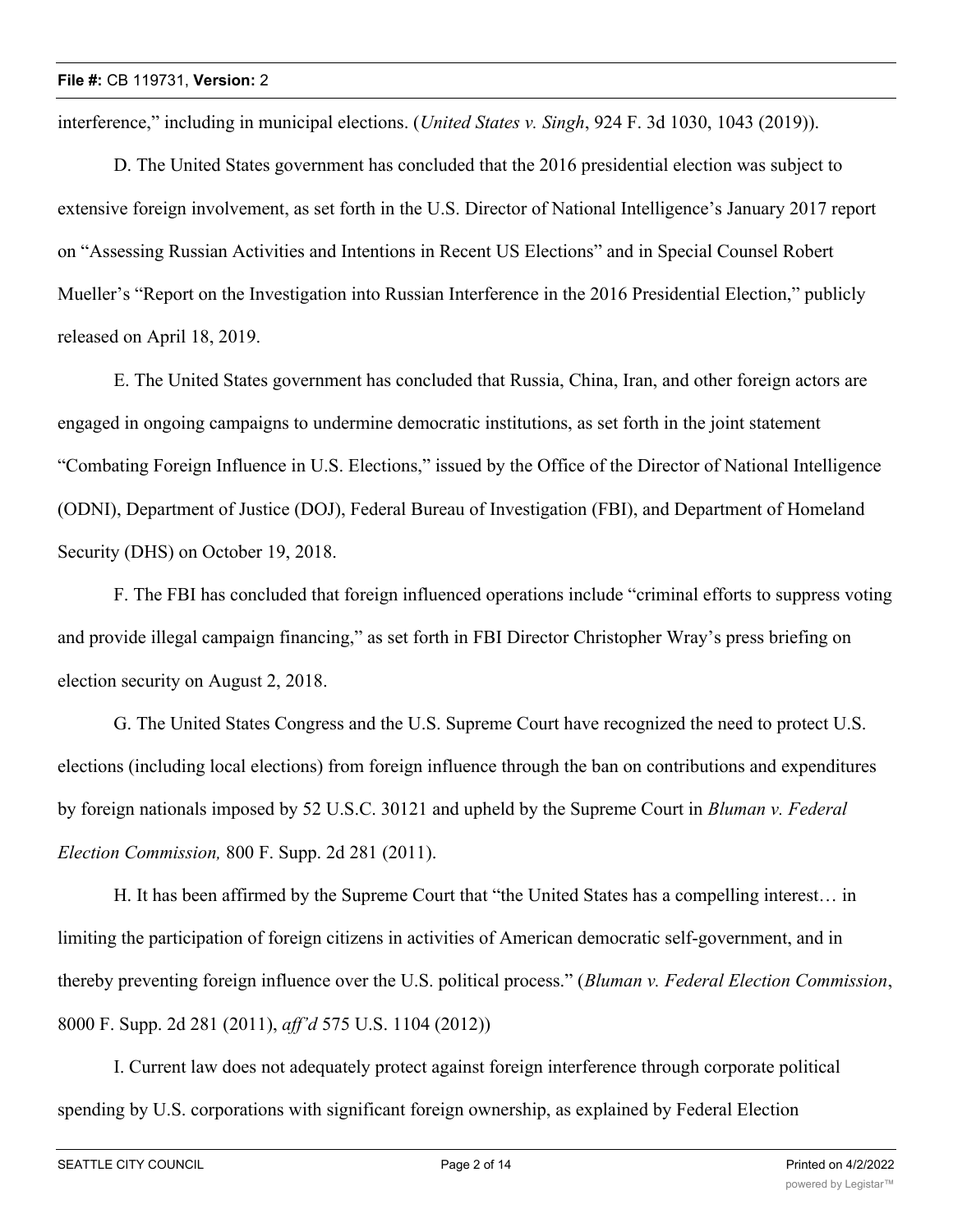Commissioner Ellen Weintraub in her July 19, 2017, statement "How Our Broken Campaign Finance System Could Allow Foreign Governments to Buy Influence in Our Elections and What We Can Do About It."

J. The U.S. Securities and Exchange Commission, major capital investors, corporate managers, and corporate governance experts broadly agree that ownership or control of one percent or more of shares can confer substantial influence on corporate decision-making.

K. Corporations with foreign ownership have been increasingly politically active in recent years, including in local elections in Seattle and around the country.

L. Business entities have a fiduciary duty to their shareholders, including shareholders around the world, and generally prioritize the interests of such shareholders, which may diverge substantially from the interests of the citizens of Seattle and of citizens of the United States.

M. Political spending by foreign-influenced business entities, even when they are simply acting in the perceived interests of their investors rather than being purposefully used to funnel foreign money into local elections, can weaken, interfere with, or disrupt Seattle's democratic self-government and the faith that the electorate has in its elected officials.

N. To protect the integrity of Seattle's democratic self-government, it is necessary to prevent foreigninfluenced business entities from influencing Seattle elections by spending money in local candidate elections or contributing to independent expenditure committees.

Section 2. Section 2.04.010 of the Seattle Municipal Code, last amended by Ordinance 124694, is amended as follows:

# **2.04.010 Definitions**

\* \* \*

"Candidate" means any individual who seeks election to the office of Mayor, member of the City Council, or City Attorney of the City, whether or not successfully. An individual is deemed to seek election when  $((he \text{ or } she))$  the individual first: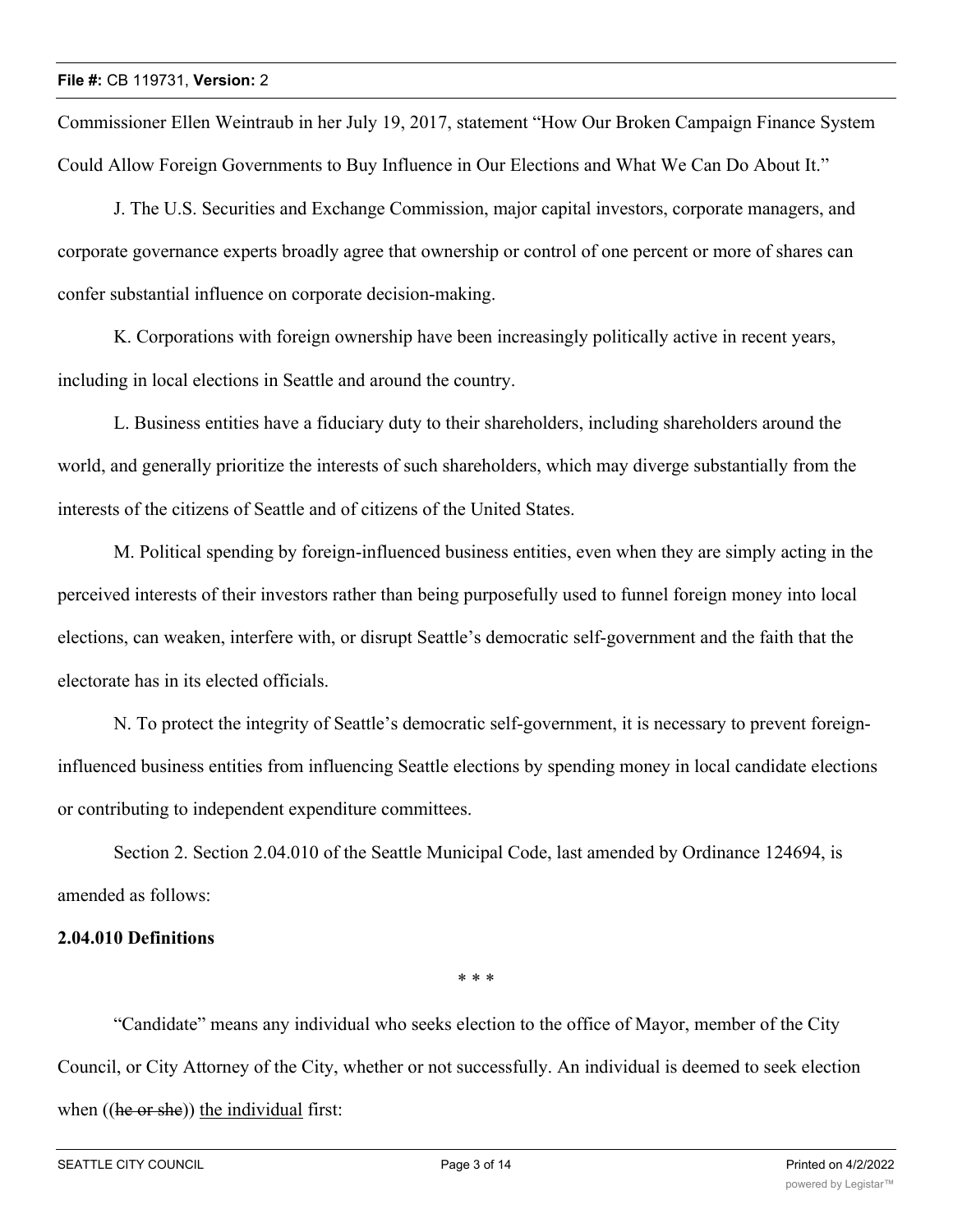1. Solicits or receives contributions; or

2. Makes expenditures or reserves space or facilities with intent to promote ((his or her)) the

individual's candidacy for office; or

3. Announces publicly or files for office; or

4. Purchases commercial advertising space or broadcast time to promote ((his or her)) the individual's candidacy; or

5. Makes expenditures or solicits or receives contributions to explore the possibility of seeking election to City office; or

6. Gives ((his or her)) consent to another person to take on behalf of the individual any of the actions in subsections 1, 2, 4, or 5 of this ((section)) definition.

"Charter" means the Charter of The City of Seattle.

"Chief executive officer" means the highest-ranking officer or decision-making individual with

authority over a corporation's affairs.

"City" means The City of Seattle.

"Commercial advertiser" means any person who sells the service of communicating messages or producing political advertising.

"Commission" means the Seattle Ethics and Elections Commission established by Section 3.70.010.

"Continuing political committee" means a political committee which is an organization of continuing existence not established in anticipation of any particular election.

"Contribution" means a loan, loan guarantee, gift, deposit, subscription, forgiveness of indebtedness, donation, advance, pledge, payment, transfer of funds between political committees, or transfer of anything of value, including personal and professional services, for less than full consideration, but does not include:

 $(((a)$  interest)) 1. Interest on moneys deposited in a political committee's account;

 $((**b**)$  ordinary)) 2. Ordinary home hospitality;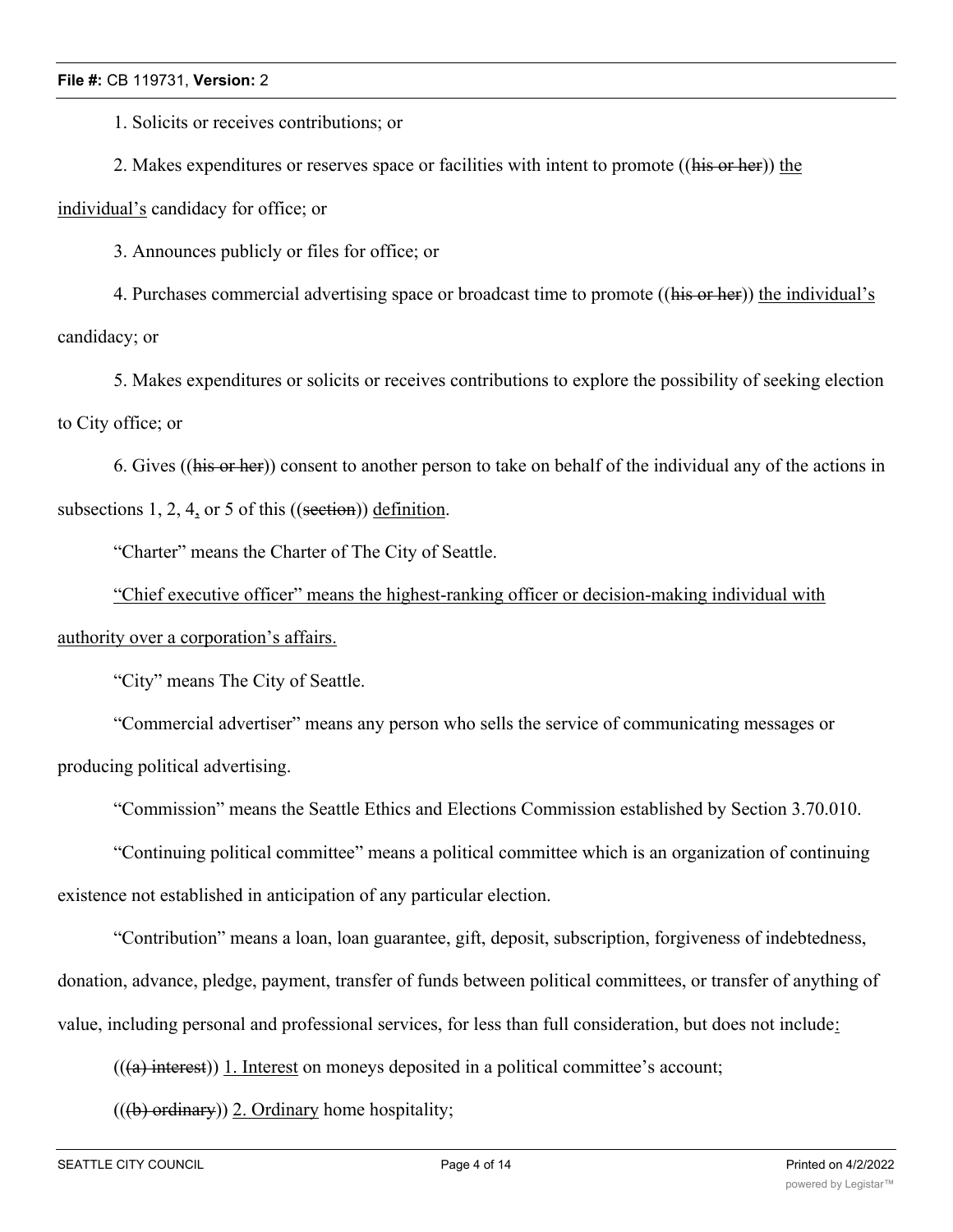$((e, the))$  3. The rendering of legal or accounting services on behalf of a candidate or an authorized political committee, but only to the extent that the services are for the purpose of ensuring compliance with City, county, or state election or public disclosure laws;

 $((\text{d})$  the)) 4. The rendering of personal services of the sort commonly performed by volunteer campaign workers;

 $((e)$  incidental)) 5. Incidental expenses personally incurred by campaign workers not in excess of \$25, in the aggregate, during the applicable period, personally paid for by a volunteer campaign worker; or

 $((f \cdot \hat{f})$  and  $(\hat{f})$  and internal political communication primarily limited to the members of a political party organization or political committee, or to the officers, management staff, or stockholders of a corporation or similar enterprise, or to the members of a labor organization or other membership organization. For purposes of this definition, "members" are those who  $((\text{ii}))$  (a) regularly pay dues in exchange for benefits from the organization, or  $((\overrightarrow{iii}))$  (b) are able to vote, directly or indirectly, for at least one  $((\overrightarrow{ii}))$  member of the organization's governing board, or  $((\overrightarrow{iii}))$  (c) adhere to a code of conduct, the violation of which may subject the members to sanctions that could adversely affect their livelihood, or  $((\overrightarrow{iv}))$  (d) participate in the organization's policy-formulating committees.

For the purposes of this ((chapter)) Chapter 2.04, contributions other than money or its equivalents shall be deemed to have a money value equivalent to the fair market value of the contribution. Sums paid for tickets to fundraising events such as dinners and parties are contributions; however, the amount of any such contribution may be reduced for the purpose of complying with the reporting requirements of this ((chapter)) Chapter 2.04 by the actual cost of consumables furnished in connection with the purchase of such tickets, and only the excess over actual cost of such consumables shall be deemed a contribution. Without limiting the foregoing, the financing by a person of the dissemination, distribution, or publication, in whole or in part, of broadcast, written graphic, or other form of political advertising prepared or approved by a candidate, a political committee, or the authorized agent of a candidate or political committee is a contribution to the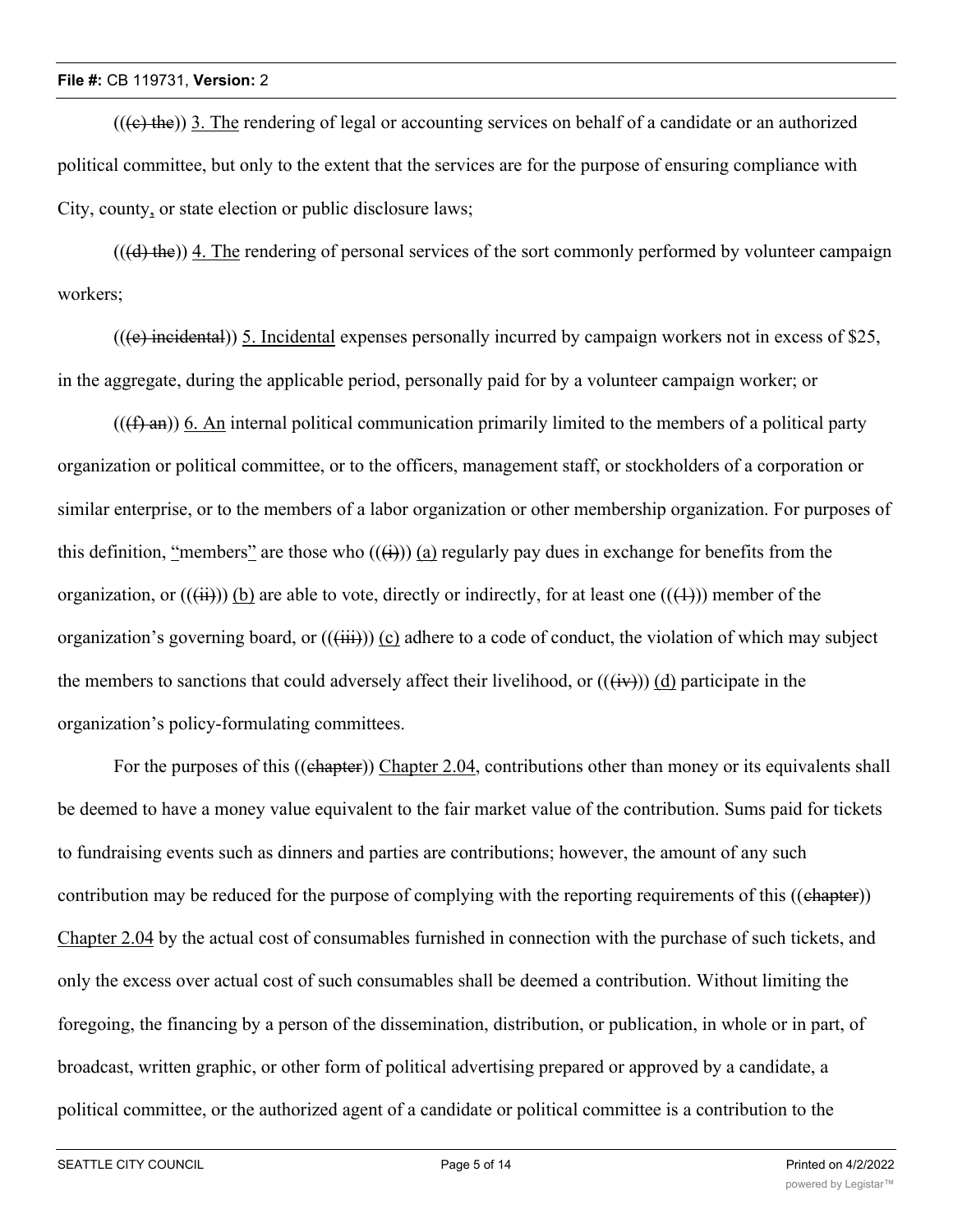candidate or political committee.

"Corporation" means a corporation, company, limited liability company, limited partnership, business trust, business association, or other similar entity.

"Elected ((Official)) official" means any person elected at a general or special election to the office of Mayor, member of the City Council, or City Attorney of the City and any person appointed to fill a vacancy in any such office.

\* \* \*

"Final report" means the report described as a final report in Section 2.04.375.

"Foreign-influenced corporation" means a corporation for which at least one of the following conditions is met:

1. A single foreign owner holds, owns, controls, or otherwise has direct or indirect beneficial ownership of one percent or more of the total equity, outstanding voting shares, membership units, or other applicable ownership interests of the corporation;

2. Two or more foreign owners, in aggregate, hold, own, control, or otherwise have direct or indirect beneficial ownership of five percent or more of the total equity, outstanding voting shares, membership units, or other applicable ownership interests of the corporation; or

3. A foreign owner participates directly or indirectly in the corporation's decision-making process with respect to the corporation's political activities in the United States.

"Foreign investor" means a person or entity that:

1. Holds, owns, controls, or otherwise has direct or indirect beneficial ownership of equity, outstanding voting shares, membership units, or other applicable ownership interests of a corporation; and

2. Is a government of a foreign country; a foreign political party; a partnership, association, corporation, organization, or other combination of persons organized under the laws of or having its principal place of business in a foreign country; or an individual who is not a citizen of the United States or a national of the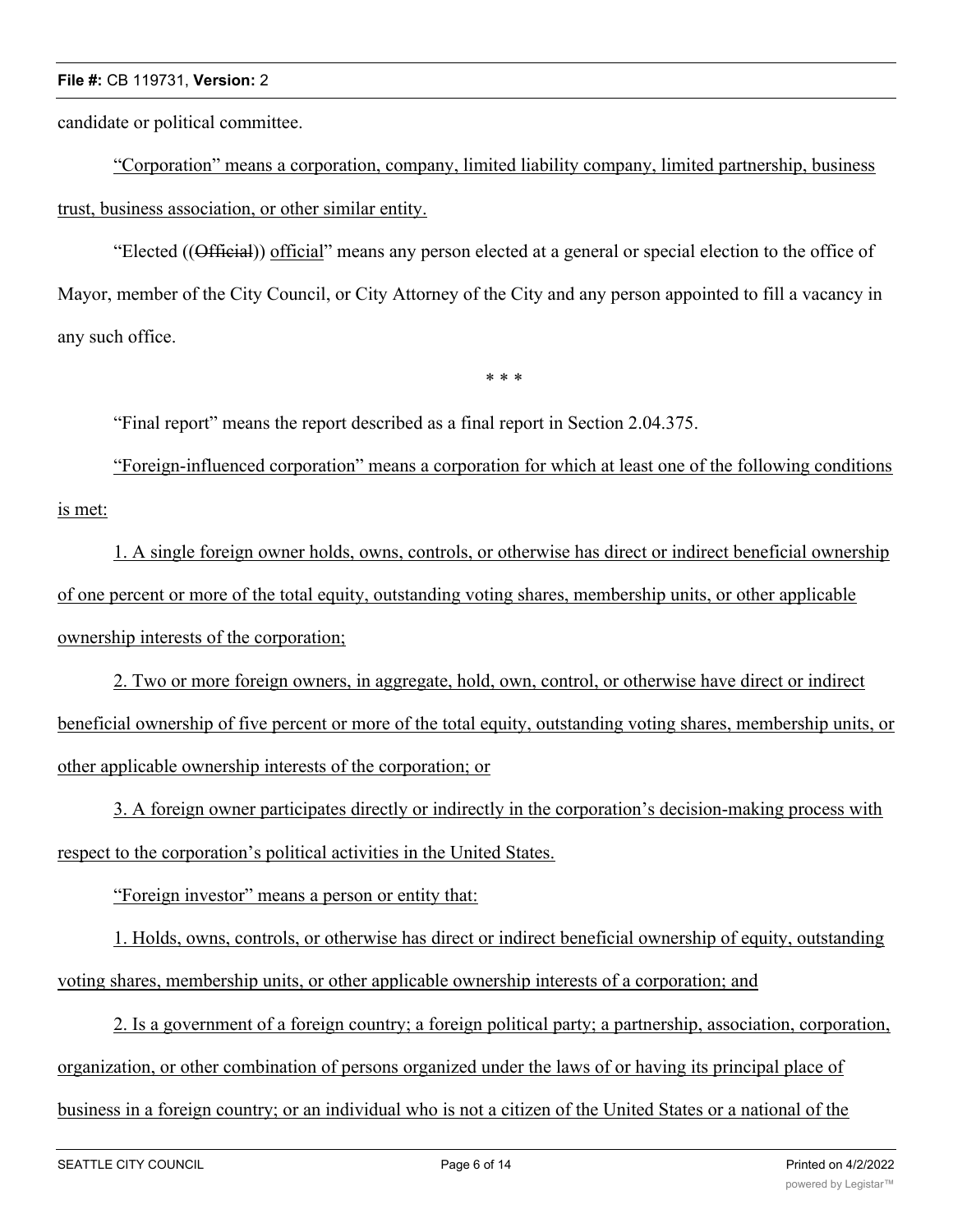United States and who is not lawfully admitted for permanent residence.

"Foreign owner" means (1) a foreign investor; or (2) a corporation wherein a foreign investor holds, owns, controls, or otherwise has directly or indirectly acquired beneficial ownership of equity or voting shares in an amount that is equal to or greater than 50 percent of the total equity or outstanding voting shares.

"In-kind labor" means services provided by a person who volunteers all, or a portion, of ((his/her)) the person's time to a candidate's election campaign, and who is not paid by any person for such services.

"Independent expenditure" means an expenditure on behalf of  $((\tau))$  or opposing any election campaign, when such expenditure:

1. ((is)) Is made independently of the candidate, ((his/her)) the candidate's political committee (( $\frac{1}{2}$ ) or agent, or  $((ef))$  any ballot proposition committee or its officers or agents;  $((,))$ 

2. ((and when such expenditure is)) Is made without the prior consent, or the collusion  $((\tau))$  or ((the)) cooperation, of the candidate, ((or his/her)) the candidate's agent or political committee, or the ballot proposition committee or its officers or agents;  $((\tau))$  and

3. ((when such expenditure is)) Is not a contribution as defined in this Section 2.04.010.

An independent expenditure is made by a person on the earliest of the following events: (a) the person agrees with a vendor or provider of services to make an independent expenditure; or (b) the person incurs the obligation to make an independent expenditure; or (c) the person pays for an independent expenditure.

"Independent expenditure committee" means any political committee that makes an independent expenditure, or makes contributions to other independent expenditure committees, totaling \$1,000 or more in an election cycle for a City election.

"Knowledge." A person knows or acts knowingly or with knowledge when:

1. ((the)) The person is aware of a fact, facts, or circumstances or result described by an offense in this  $((\text{title}))$  Title 2; or

2. ((he or she)) The person has information that would lead a reasonable person to believe that facts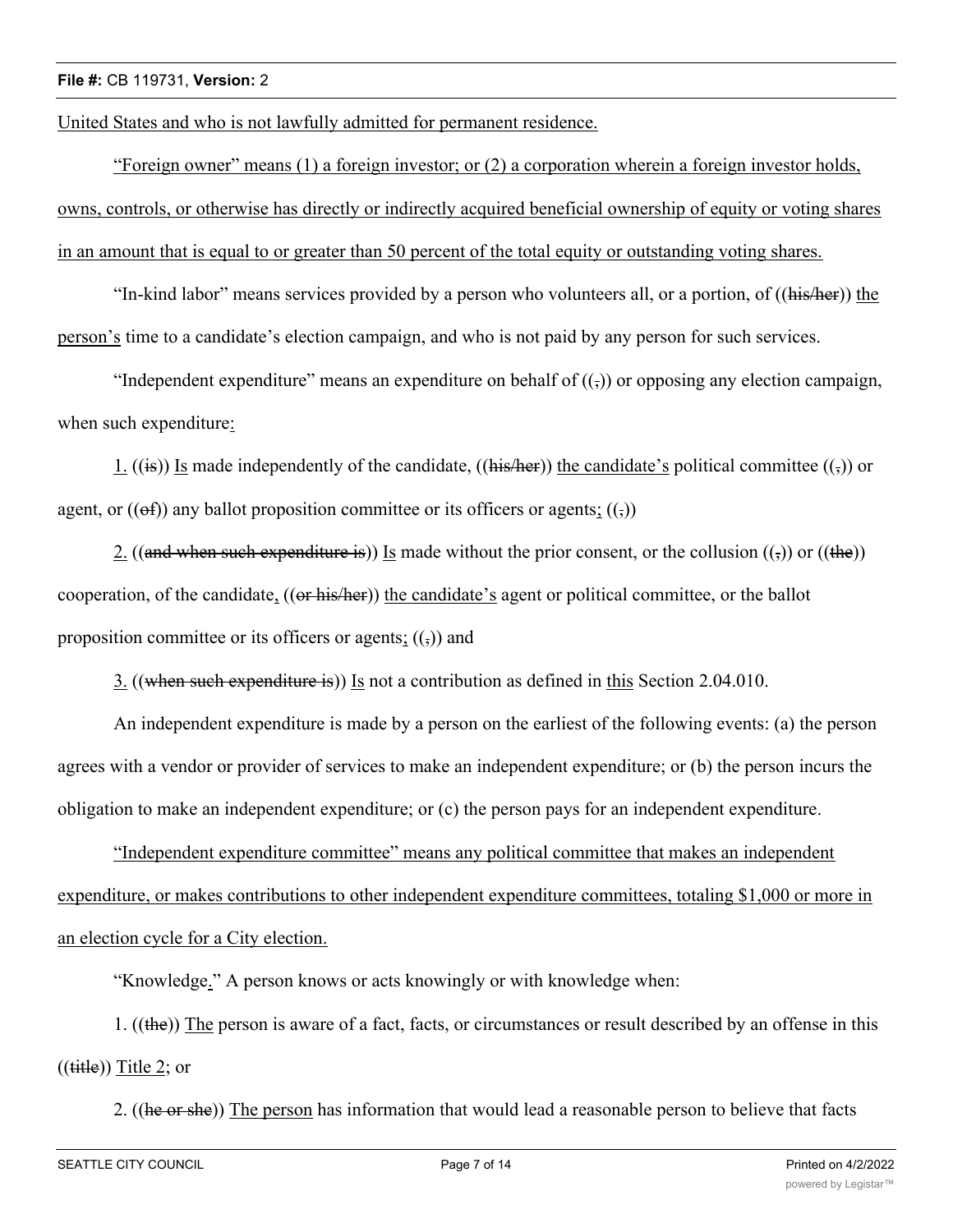exist, which facts are described by an ordinance defining the offense, in violation of this ((title)) Title 2.

\* \* \*

Section 3. Section 2.04.260 of the Seattle Municipal Code, last amended by Ordinance 123070, is amended as follows:

### **2.04.260 Treasurer's reports-Contents ((.))**

A. Each report required under Section 2.04.250 shall disclose:

1. The funds on hand at the beginning of the reporting period;

2. The name and address of each person who has made one or more contributions during the reporting period, together with:

a. The money value and date of each contribution;  $((\tau))$ 

b. The aggregate value of all contributions received from each such person during the applicable period;  $((\tau))$ 

c. The occupation and the employer's name, city, and state of each individual whose

contributions in the aggregate during the applicable period exceed \$100.

Contributions of \$25 or less in the aggregate from any one person during the applicable period may be reported as one lump sum so long as the campaign treasurer maintains a separate list of the (( contributor's)) contributors' names, addresses, and the amounts of each of their contributions, but if the treasurer does not maintain such a list, then the name, address, and amount of each contribution shall be reported;

# d. A copy of the certification provided pursuant to subsection 2.04.270.D, by the chief executive officer of any corporation making a contribution, that the corporation is not a foreign-influenced corporation.

3. Each loan, promissory note, or security instrument to be used by or for the benefit of the candidate or political committee made by any person, together with the names and addresses of the lender and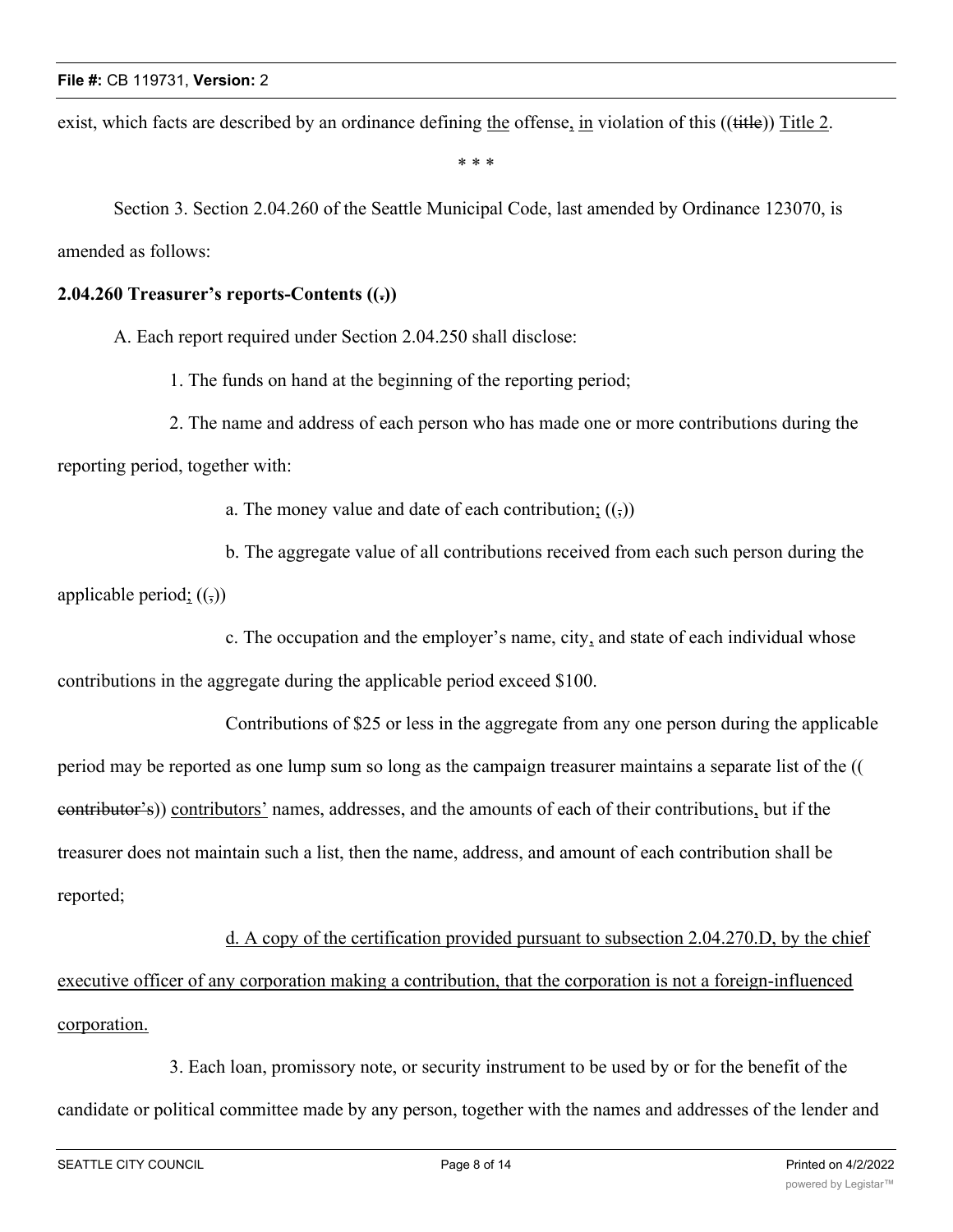each person liable directly, indirectly, or contingently and the date and amount of each such loan, promissory note, or security instrument;

4. The name and address of each political committee from which the reporting committee or candidate received, or to which that committee or candidate made, any transfer of funds, together with the amounts, dates, and purpose of all such transfers;

5. All other contributions not otherwise listed or exempted;

6. The name and address of each person to whom one or more expenditures were made in the aggregate amount of more than \$50 during the reporting period, and the amount, date, and purpose of each such expenditure;

7. The total sum of expenditures;

8. The surplus or deficit of contributions over expenditures;

9. The disposition made of any surplus of contributions over expenditures;

10. Such other information as the Commission requires by rule adopted pursuant to the

Administrative Code in conformance with the policies and purposes of this ((chapter)) Chapter 2.04;

11. Funds received from a political committee not domiciled in the state and not otherwise required to report under this ((chapter)) Chapter 2.04 (a "nonreporting committee"). Such funds shall be returned unless the nonreporting committee files with the City Clerk no later than the tenth day of the month following any month in which a contribution is made a statement disclosing:

a. The name and address of the nonreporting committee,

b. The purposes of the nonreporting committee,

c. The names, addresses, and titles of its officers or, if it has no officers, the names,

addresses, and titles of its responsible leaders,

d. A statement whether the nonreporting committee is a continuing one,

e. The name and office sought of each candidate in the City in support of whom the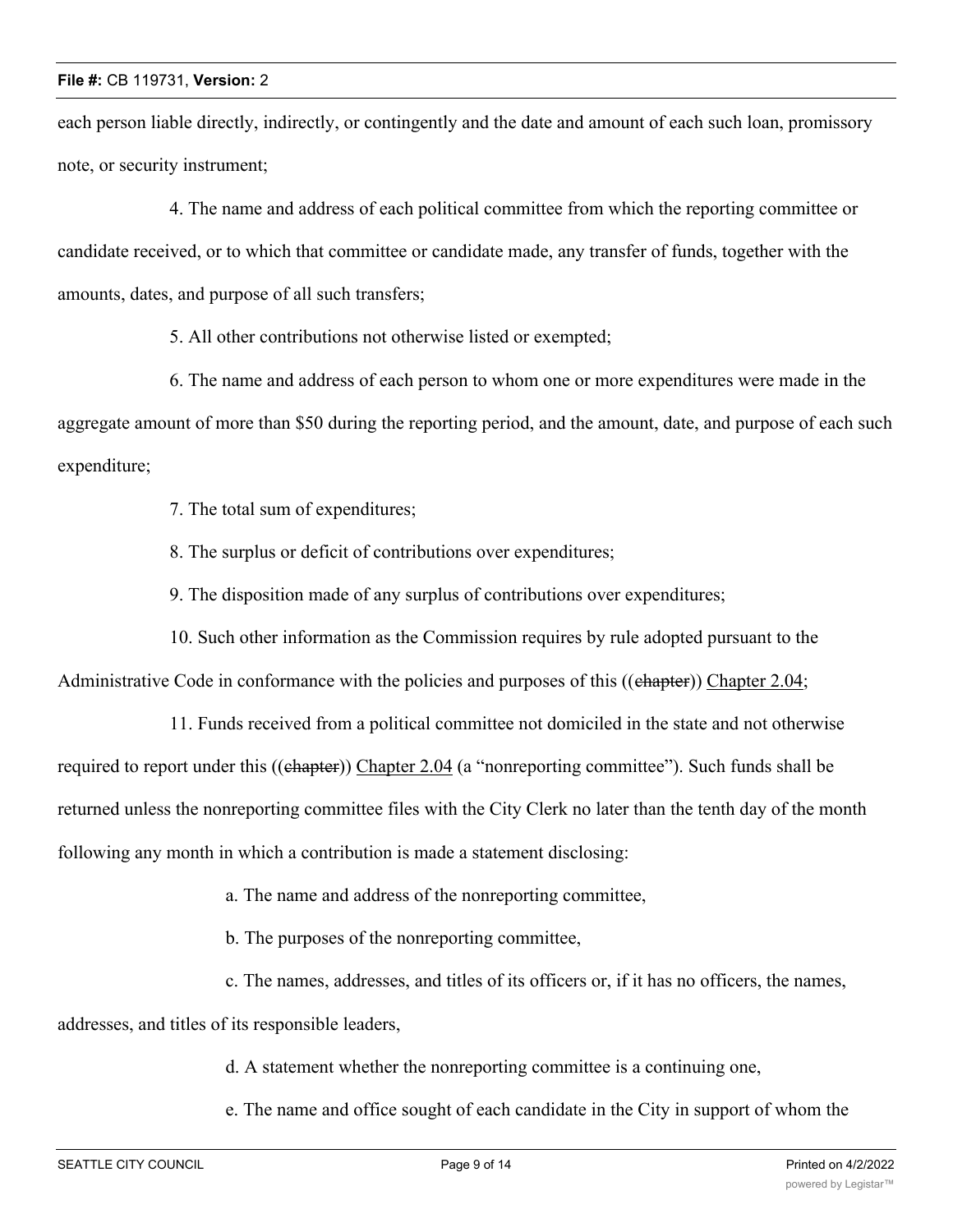nonreporting committee made an expenditure,

f. The City ballot proposition concerning which the nonreporting committee made an expenditure, and whether such committee is in favor of or opposed to such proposition,

g. The name and address of each person residing in the state or corporation which has a place of business in the state that has made one or more contributions in the aggregate of more than \$25 to the nonreporting committee during the current calendar year, together with the money value and date of such contributions,

h. The name and address of each person in the state to whom an expenditure was made by the nonreporting committee on behalf of a candidate or political committee, the amount, date, and purpose of such expenditure, and the total sum of such expenditures; and

12. Investments made of campaign funds under Section 2.04.215 and interest dividends and/or other income received.

B. The correctness of each report shall be certified as required by all applicable laws and ordinances.

Section 4. Section 2.04.270 of the Seattle Municipal Code, last amended by Ordinance 124694, is amended as follows:

### **2.04.270 Independent expenditures; contributions to out-of-state committees-reports ((.))**

C. A person with the expectation of making an independent expenditure or expenditures by disseminating an advertising message or messages that the person reasonably expects to be received, read, viewed or heard by 1,000 or more individuals in a single calendar year shall, within two business days after the initial dissemination of the advertisement, deliver a copy of each such advertisement to the offices of the Commission, along with a statement disclosing the method of dissemination of the advertisement and an estimate of the expected quantity of the advertising. This requirement applies only to all independent expenditures that are required to be reported, i.e., an individual spending \$100 or more of ((his or her)) the

\* \* \*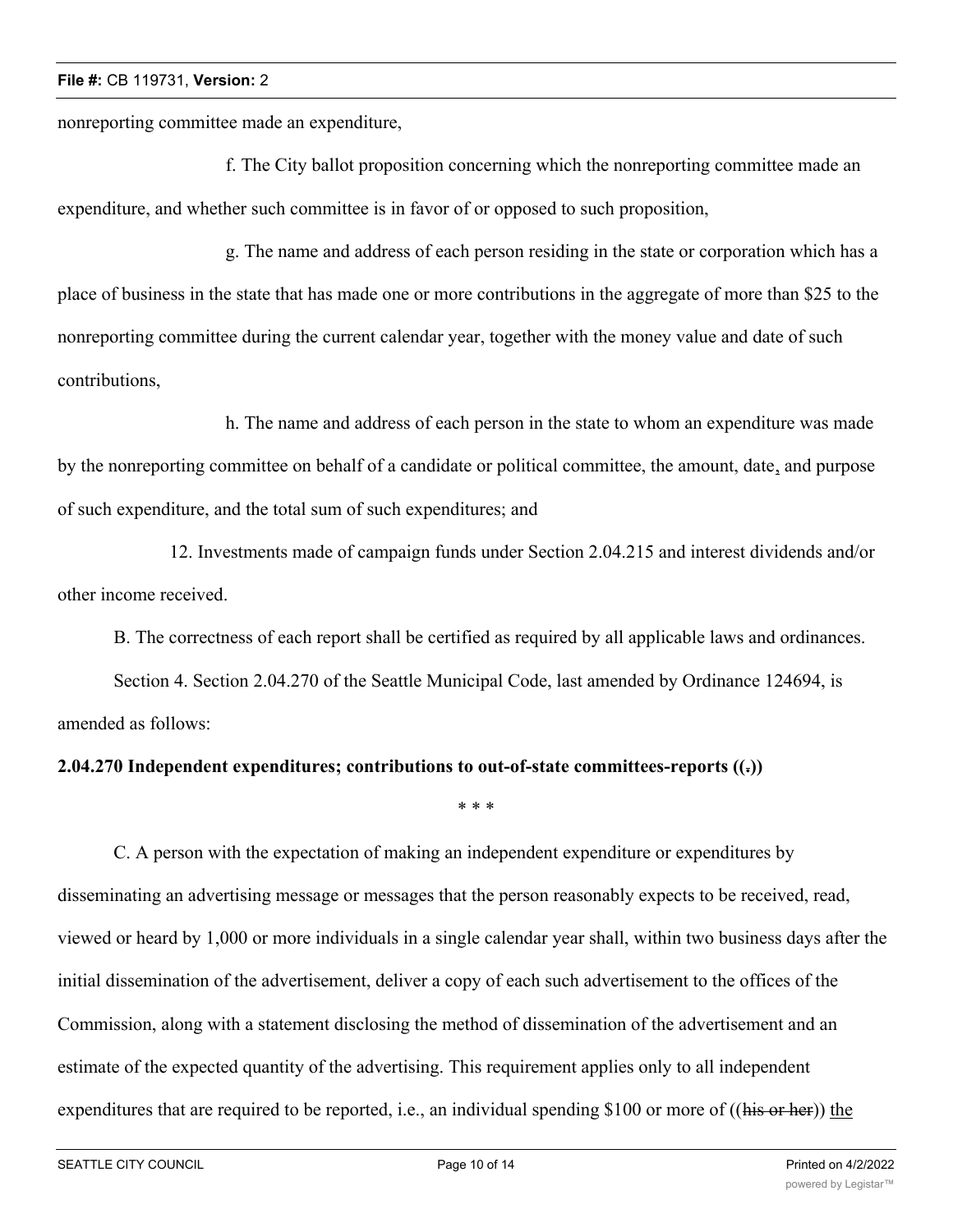individual's own funds and anyone spending any amount of the funds of others. This disclosure does not substitute for the disclosure requirements of other sections of this ((ehapter)) Chapter 2.04.

D. Any corporation making an independent expenditure or contributing to an independent expenditure committee shall, within seven business days after making such expenditure or contribution, file with the City Clerk a statement of certification signed by its chief executive officer under penalty of perjury, avowing that after due inquiry, the corporation was not a foreign-influenced corporation on the date such expenditure or contribution was made. The corporation shall also provide a copy of the statement of certification to any independent expenditure committee to which it makes a contribution.

Section 5. Section 2.04.360 of the Seattle Municipal Code, last amended by Ordinance 116368, is amended as follows:

# **2.04.360 Application ((.**))

Sections 2.04.350 through 2.04.370 ((and 2.04.400 through 2.04.480)) apply only to candidates in any primary, general, or special election for the offices of Mayor, City Council, and City Attorney of The City of Seattle.

Section 6. Section 2.04.370 of the Seattle Municipal Code, last amended Ordinance 125611, is amended as follows:

# **2.04.370 Mandatory limitations on contributions to candidates**

\* \* \*

D. No candidate for Mayor, member of the City Council, or City Attorney of the City shall solicit or receive campaign contributions of more than \$500 from any person in any election cycle.

E. Contributions from foreign-influenced corporations prohibited

1. No candidate for Mayor, member of the City Council, or City Attorney of the City shall solicit or receive campaign contributions from a foreign-influenced corporation.

2. Any corporation making a contribution to a candidate for Mayor, member of the City Council,

# or City Attorney of The City of Seattle shall, within seven business days after making such contribution, file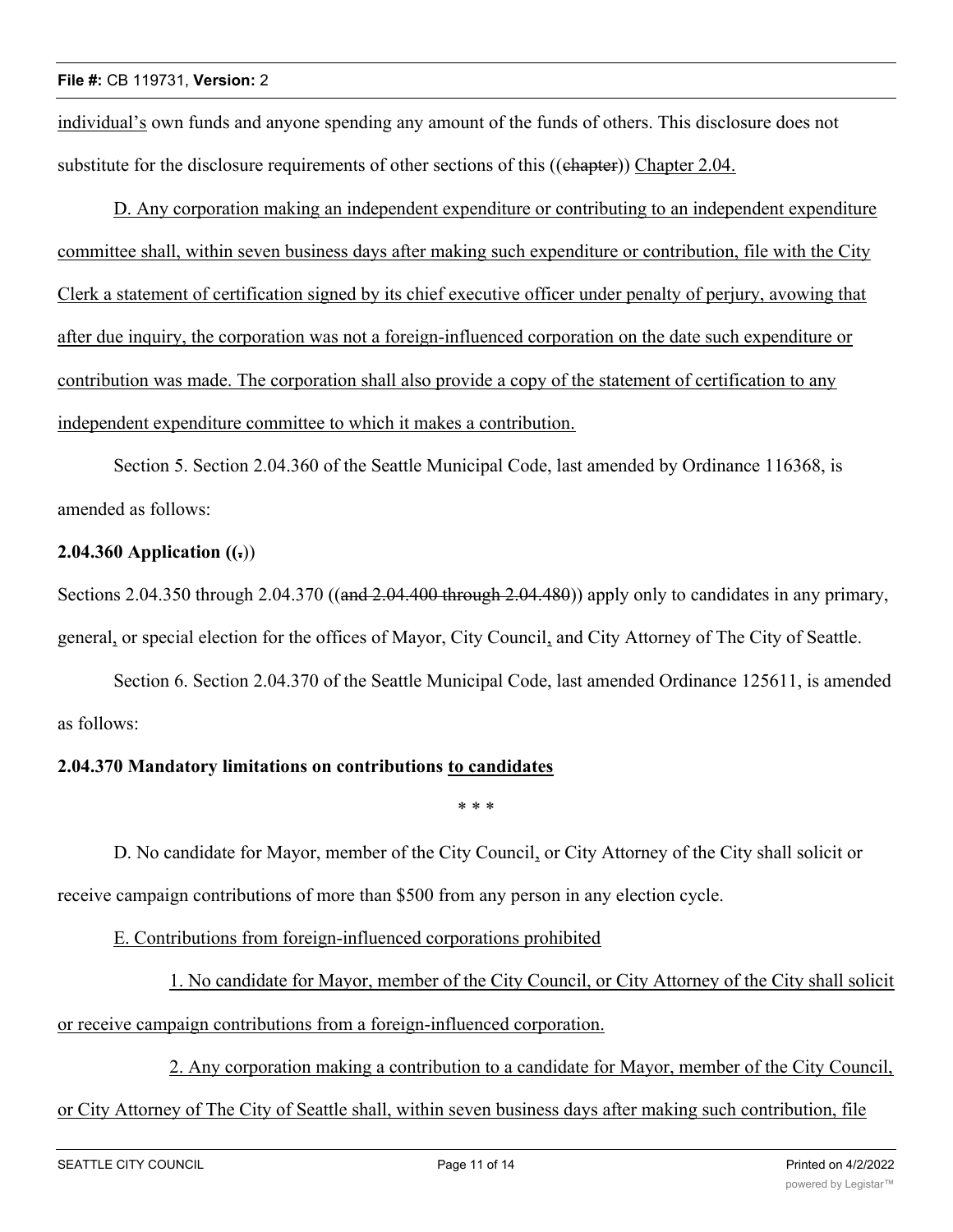with the City Clerk a statement of certification signed by its chief executive officer under penalty of perjury, avowing that after due inquiry, the corporation was not a foreign-influenced corporation on the date such contribution was made. The corporation shall also provide a copy of the statement of certification to any campaign to which it contributes.

 $((E))$  F. The limitations imposed by this  $((section 2.04.370)$  shall not apply to:

1. A candidate's contributions of ((his or her)) the candidate's own resources to ((his or her)) the candidate's own campaign, or contributions to the candidate's campaign by the candidate or the candidate's spouse or state registered domestic partner of their jointly owned assets;

2. Independent expenditures as defined by this Chapter 2.04 except as provided by Section 2.04.400;

3. The value of in-kind labor; and

4. Contributions consisting of the rendering of clerical or computer services on behalf of a candidate or an authorized political committee, to the extent that the services are for the purpose of ensuring compliance with City, county, or state election or public disclosure laws.

 $((F))$  G. The limitations imposed by this  $((section))$  Section 2.04.370 shall apply to contributions of the candidate's spouse's or state registered domestic partner's separate property.

 $((G<sub>z</sub>))$  H. The limitations in this Section 2.04.370 shall be adjusted commencing before the 2019 election cycle, and prior to each election cycle thereafter, by the Commission to account for inflation or deflation using the consumer price index for urban wage earners and clerical workers, CPI-W, or a successor index, for the period since the effective date of this measure or the prior adjustment, as calculated by the United States Department of Labor. The declaration of the Washington State Department of Labor and Industries ((each)) every September 30, regarding the rate by which Washington State's minimum wage rate is to be increased effective the following January 1, shall be the authoritative determination of the rate or percentage of increase or decrease to be adjusted, except that the Commission may round off the new figures to amounts judged most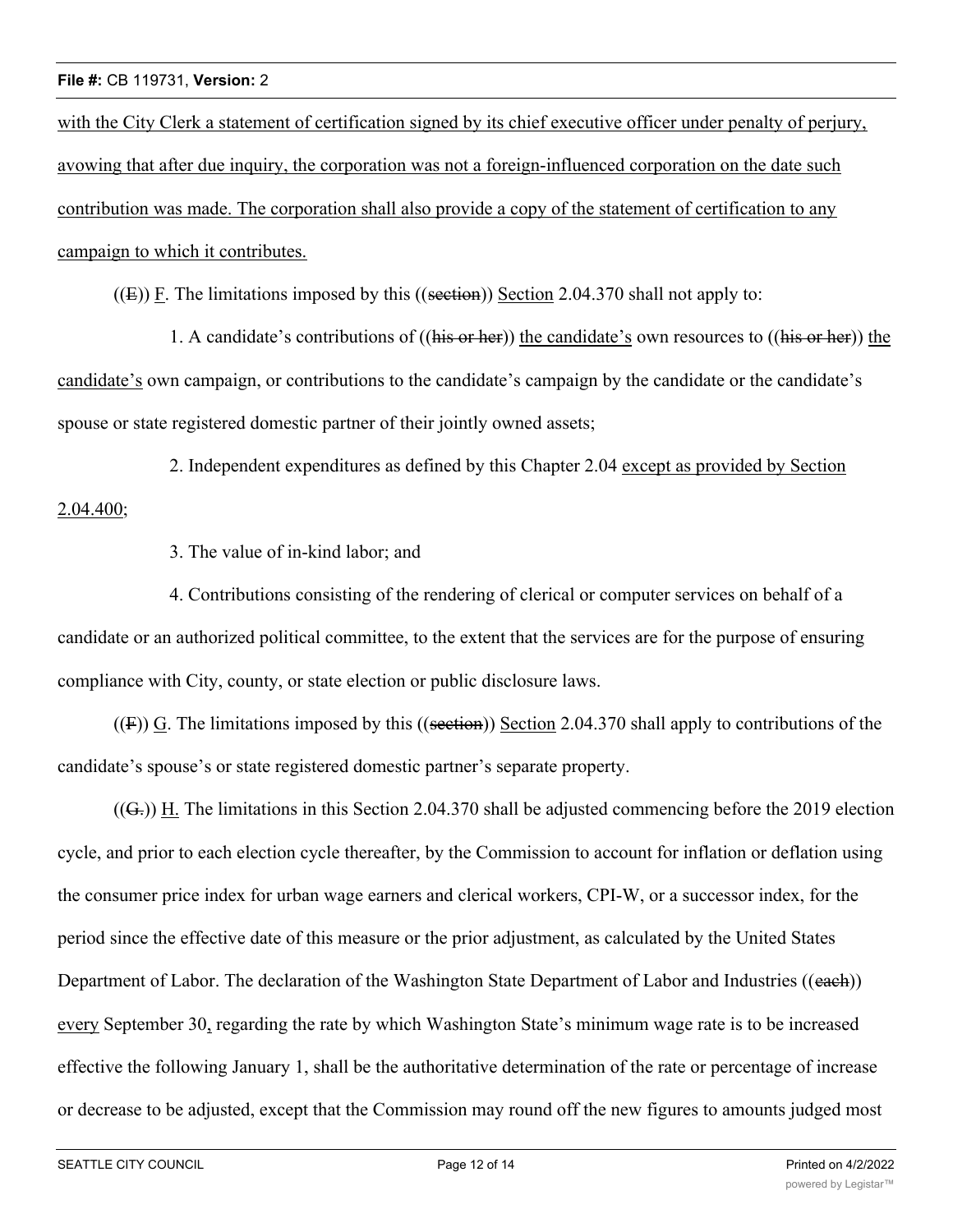convenient for public understanding.

Section 7. A new Section 2.04.400 of the Seattle Municipal Code is added to Subchapter IV of Chapter 2.04 as follows:

#### **2.04.400 Independent expenditures**

A. No foreign-influenced corporation shall make an independent expenditure in elections for or against candidates for the offices of Mayor, City Council, or City Attorney of The City of Seattle, nor a contribution to an independent expenditure committee that has conveyed, implicitly or explicitly, that contributions to the committee may be used in elections for or against candidates for the offices of Mayor, City Council, or City Attorney of The City of Seattle.

B. An independent expenditure committee may dedicate any contributions that do not comply with the restrictions of Section 2.04.400 for use in elections outside Seattle or for other lawful purposes.

Section 8. Severability. If any section, subsection, sentence, clause, phrase, or word of this ordinance, or any application thereof to any person or circumstance, is held to be invalid or unconstitutional by a decision of a court of competent jurisdiction, such decision shall not affect the validity of the remaining portions or applications of the ordinance. The City Council hereby declares that it would have passed this ordinance and each and every section, subsection, sentence, clause, phrase, and word not declared invalid or unconstitutional without regard to whether any portion of this ordinance or application thereof would be subsequently declared invalid or unconstitutional.

Section 9. This ordinance shall take effect and be in force 30 days after its approval by the Mayor, but if not approved and returned by the Mayor within ten days after presentation, it shall take effect as provided by Seattle Municipal Code Section 1.04.020.

Passed by the City Council the \_\_\_\_\_\_\_ day of \_\_\_\_\_\_\_\_\_\_\_\_\_\_\_\_\_\_\_\_\_\_\_\_, 2020, and signed by me in open session in authentication of its passage this \_\_\_\_\_ day of \_\_\_\_\_\_\_\_\_\_\_\_\_\_\_\_\_\_\_\_\_, 2020.